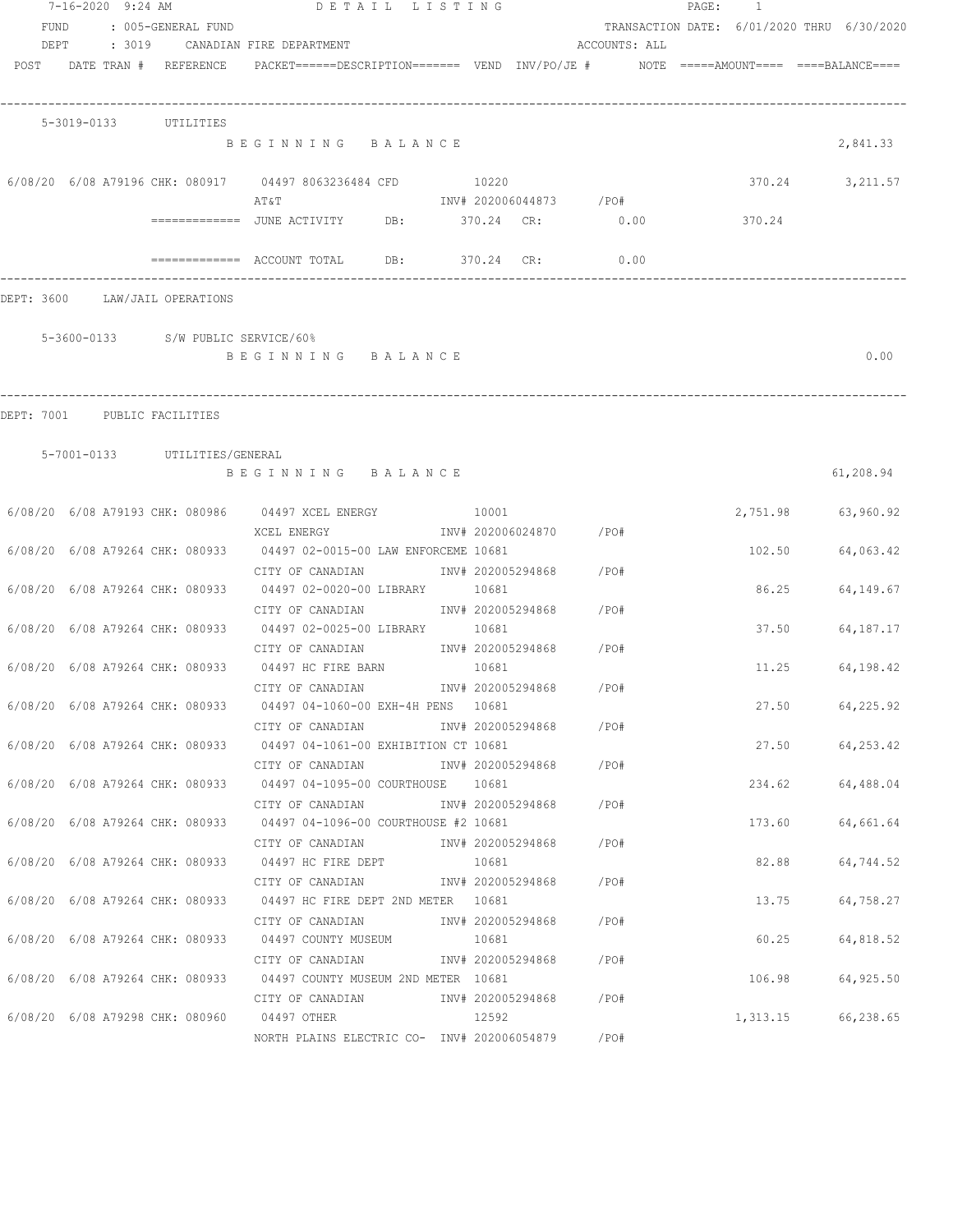|                     |  | 7-16-2020 9:24 AM          | DETAIL LISTING                                                                                                                   |                           |               | $\texttt{PAGE}$ : | $\mathcal{L}$ |                                            |
|---------------------|--|----------------------------|----------------------------------------------------------------------------------------------------------------------------------|---------------------------|---------------|-------------------|---------------|--------------------------------------------|
| FUND                |  | : 005-GENERAL FUND         |                                                                                                                                  |                           |               |                   |               | TRANSACTION DATE: 6/01/2020 THRU 6/30/2020 |
| DEPT                |  |                            | : 7001 PUBLIC FACILITIES                                                                                                         |                           | ACCOUNTS: ALL |                   |               |                                            |
|                     |  | POST DATE TRAN # REFERENCE | PACKET======DESCRIPTION======= VEND INV/PO/JE #    NOTE =====AMOUNT==== ====BALANCE====                                          |                           |               |                   |               |                                            |
|                     |  |                            | 6/08/20 6/08 A79298 CHK: 080960 04497 GEM VOTING BOOTH 12592<br>NORTH PLAINS ELECTRIC CO- INV# 202006054879 / PO#                |                           |               |                   |               | 125.99 66,364.64                           |
|                     |  |                            | 6/08/20 6/08 A79322 CHK: 080982 04497 040-001-1415-01-LIBRARY 13824<br>WEST TEXAS GAS, INC                                       | INV# 202006044872 / PO#   |               |                   |               | 27.00 66,391.64                            |
|                     |  |                            | 6/08/20 6/08 A79322 CHK: 080982 04497 040-001-4000-01 EX CENTE 13824<br>WEST TEXAS GAS, INC                                      | INV# 202006044872 /PO#    |               |                   | 59.14         | 66,450.78                                  |
|                     |  |                            | 6/08/20 6/08 A79322 CHK: 080982 04497 040-001-5735-02-MUSEUM 13824<br>WEST TEXAS GAS, INC         INV# 202006044872       /PO#   |                           |               |                   | 29.39         | 66,480.17                                  |
|                     |  |                            | 6/08/20 6/08 A79322 CHK: 080982 04497 040-001-5815-01-BALLPARK 13824<br>WEST TEXAS GAS, INC         INV# 202006044872       /PO# |                           |               |                   | 26.22         | 66,506.39                                  |
|                     |  |                            | 6/08/20 6/08 A79322 CHK: 080982 04497 040-001-5810-01-PAVILION 13824<br>WEST TEXAS GAS, INC MONTH 202006044872 / PO#             |                           |               |                   | 26.61         | 66,533.00                                  |
|                     |  |                            | 6/08/20 6/08 A79322 CHK: 080982 04497 040-001-1405-01 COURTHOU 13824<br>WEST TEXAS GAS, INC MONTH 202006044872 / PO#             |                           |               |                   | 54.77         | 66,587.77                                  |
|                     |  |                            | 6/08/20 6/08 A79322 CHK: 080982 04497 040-013-0045-00 CFD MAIN 13824                                                             |                           |               |                   | 58.74         | 66,646.51                                  |
|                     |  |                            | WEST TEXAS GAS, INC        INV# 202006044872      /PO#<br>6/08/20 6/08 A79322 CHK: 080982 04497 040-013-0045-00 CFD MAIN 13824   |                           |               |                   | 26.22         | 66,672.73                                  |
|                     |  |                            | WEST TEXAS GAS, INC       INV# 202006044872     /PO#<br>6/29/20 6/29 A79593 CHK: 081031 04526 BALLPARK                           | 10681                     |               |                   | 16.88         | 66,689.61                                  |
|                     |  |                            | CITY OF CANADIAN<br>============ JUNE ACTIVITY DB: 5,480.67 CR:                                                                  | INV# 202006103310 /PO#    | 0.00          |                   | 5,480.67      |                                            |
|                     |  |                            | ============= ACCOUNT TOTAL DB: 5,480.67 CR:                                                                                     |                           | 0.00          |                   |               |                                            |
| DEPT: 7016 CEMETERY |  |                            |                                                                                                                                  |                           |               |                   |               |                                            |
|                     |  |                            |                                                                                                                                  |                           |               |                   |               |                                            |
|                     |  | 5-7016-0133 UTILITIES      | BEGINNING BALANCE                                                                                                                |                           |               |                   |               | 0.00                                       |
|                     |  |                            |                                                                                                                                  |                           |               |                   |               |                                            |
|                     |  |                            | *-*-*-*-*-*-*-*-*-*-*-*-*-<br>000 ERRORS IN THIS REPORT!                                                                         | ************************* |               |                   |               |                                            |
|                     |  |                            | ** REPORT TOTALS ** --- DEBITS --- -- CREDITS ---                                                                                |                           |               |                   |               |                                            |
|                     |  |                            | BEGINNING BALANCES:                                                                                                              | 64,050.27                 |               | 0.00              |               |                                            |
|                     |  |                            | REPORTED ACTIVITY:                                                                                                               | 5,850.91                  |               | 0.00              |               |                                            |
|                     |  |                            | ENDING BALANCES:                                                                                                                 | 69,901.18                 |               | 0.00              |               |                                            |
|                     |  |                            | TOTAL FUND ENDING BALANCE: 69,901.18                                                                                             |                           |               |                   |               |                                            |
| FUND: 010-AIRPORT   |  |                            |                                                                                                                                  |                           |               |                   |               |                                            |
| DEPT: 7010 AIRPORT  |  |                            |                                                                                                                                  |                           |               |                   |               |                                            |
|                     |  | 5-7010-0133 UTILITIES      |                                                                                                                                  |                           |               |                   |               |                                            |
|                     |  |                            | BEGINNING BALANCE                                                                                                                |                           |               |                   |               | 6,264.93                                   |
|                     |  |                            | 6/08/20 6/08 A79166 CHK: 001677 04518 AT&T                                                                                       | 10220                     |               |                   | 205.26        | 6,470.19                                   |
|                     |  |                            | AT&T                                                                                                                             | INV# 202006044874 /PO#    |               |                   |               |                                            |
|                     |  |                            | 6/08/20 6/08 A79178 CHK: 001680 04518 04-1056-00 AIRPORT APT 10681<br>CITY OF CANADIAN                                           | INV# 202005294867         | /PO#          |                   | 13.75         | 6,483.94                                   |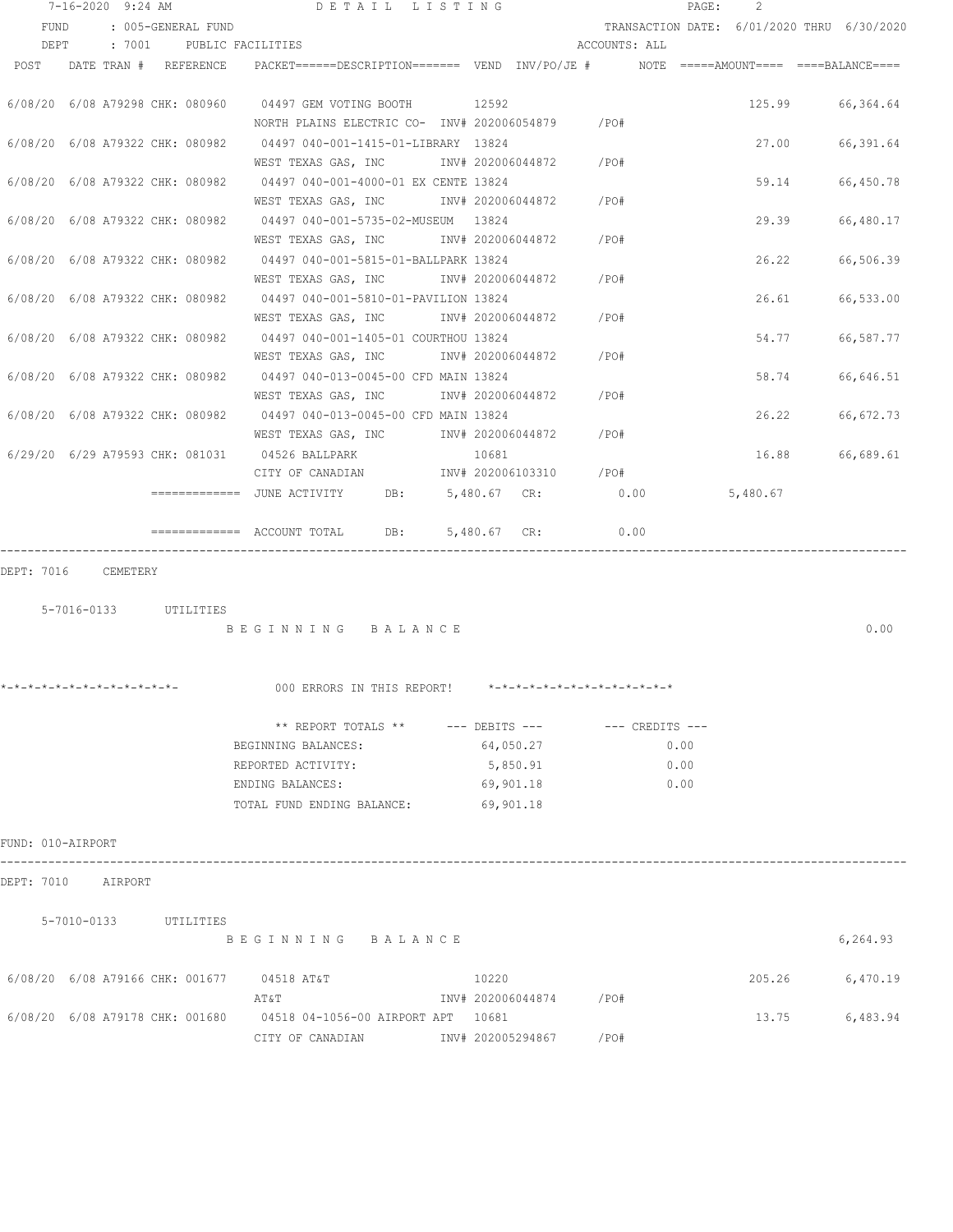| 7-16-2020 9:24 AM             |  |                               |  |                             | DETAIL LISTING                                                                                                  |                        |          | PAGE:<br>3                     |                     |        |                                            |  |  |
|-------------------------------|--|-------------------------------|--|-----------------------------|-----------------------------------------------------------------------------------------------------------------|------------------------|----------|--------------------------------|---------------------|--------|--------------------------------------------|--|--|
| FUND                          |  | : 010-AIRPORT                 |  |                             |                                                                                                                 |                        |          |                                |                     |        | TRANSACTION DATE: 6/01/2020 THRU 6/30/2020 |  |  |
|                               |  |                               |  | DEPT : 7010 AIRPORT         |                                                                                                                 |                        |          | ACCOUNTS: ALL                  |                     |        |                                            |  |  |
|                               |  |                               |  |                             | POST DATE TRAN # REFERENCE PACKET======DESCRIPTION======= VEND INV/PO/JE # NOTE =====AMOUNT==== ====BALANCE==== |                        |          |                                |                     |        |                                            |  |  |
|                               |  |                               |  |                             |                                                                                                                 |                        |          |                                |                     |        |                                            |  |  |
|                               |  |                               |  |                             | 6/08/20 6/08 A79178 CHK: 001680 04518 04-1058-00 PILOTS LOUNGE 10681                                            |                        |          |                                |                     | 39.75  | 6,523.69                                   |  |  |
|                               |  |                               |  |                             | CITY OF CANADIAN                INV# 202005294867        /PO#                                                   |                        |          |                                |                     |        |                                            |  |  |
|                               |  |                               |  |                             | 6/08/20 6/08 A79180 CHK: 001681 04518 NORTH PLAINS ELECTRIC CO 12592                                            |                        |          |                                |                     | 386.33 | 6,910.02                                   |  |  |
|                               |  |                               |  |                             | NORTH PLAINS ELECTRIC CO- INV# 202006054880 / PO#                                                               |                        |          |                                |                     |        |                                            |  |  |
|                               |  |                               |  |                             | 6/29/20 6/29 A79710 CHK: 001690 04528 INTERNET- AIRPORT 14900                                                   |                        |          |                                |                     | 55.24  | 6,965.26                                   |  |  |
|                               |  |                               |  |                             | PTCI                                                                                                            | INV# 202006224898 /PO# |          |                                |                     |        |                                            |  |  |
|                               |  |                               |  |                             |                                                                                                                 |                        |          |                                |                     |        |                                            |  |  |
|                               |  |                               |  |                             |                                                                                                                 |                        |          |                                |                     |        |                                            |  |  |
|                               |  |                               |  |                             | ============ ACCOUNT TOTAL DB: 700.33 CR: 0.00                                                                  |                        |          |                                |                     |        |                                            |  |  |
|                               |  |                               |  |                             |                                                                                                                 |                        |          |                                |                     |        |                                            |  |  |
|                               |  |                               |  |                             | 000 ERRORS IN THIS REPORT! *-*-*-*-*-*-*-*-*-*-*-*-*-*-                                                         |                        |          |                                |                     |        |                                            |  |  |
|                               |  |                               |  |                             |                                                                                                                 |                        |          |                                |                     |        |                                            |  |  |
|                               |  |                               |  |                             | ** REPORT TOTALS ** --- DEBITS --- -- CREDITS ---                                                               |                        |          |                                |                     |        |                                            |  |  |
|                               |  |                               |  |                             | BEGINNING BALANCES:                                                                                             |                        | 6,264.93 |                                | 0.00                |        |                                            |  |  |
|                               |  |                               |  |                             | REPORTED ACTIVITY:                                                                                              |                        | 700.33   |                                | 0.00                |        |                                            |  |  |
|                               |  |                               |  |                             | ENDING BALANCES:                                                                                                |                        | 6,965.26 |                                | 0.00                |        |                                            |  |  |
|                               |  |                               |  |                             | TOTAL FUND ENDING BALANCE: 6,965.26                                                                             |                        |          |                                |                     |        |                                            |  |  |
|                               |  |                               |  |                             |                                                                                                                 |                        |          |                                |                     |        |                                            |  |  |
| FUND: 011-ROAD & BRIDGE PCT 1 |  |                               |  |                             |                                                                                                                 |                        |          |                                |                     |        |                                            |  |  |
|                               |  |                               |  |                             |                                                                                                                 |                        |          |                                |                     |        |                                            |  |  |
| DEPT: 4011 ROAD & BRIDGE 1    |  |                               |  |                             |                                                                                                                 |                        |          |                                |                     |        |                                            |  |  |
|                               |  |                               |  |                             |                                                                                                                 |                        |          |                                |                     |        |                                            |  |  |
|                               |  |                               |  | 5-4011-0133 UTILITIES/PCT 1 |                                                                                                                 |                        |          |                                |                     |        |                                            |  |  |
|                               |  |                               |  |                             | BEGINNING BALANCE                                                                                               |                        |          |                                |                     |        | 2,264.65                                   |  |  |
|                               |  |                               |  |                             |                                                                                                                 |                        |          |                                |                     |        |                                            |  |  |
|                               |  |                               |  |                             | 6/08/20 6/08 A79264 CHK: 080933 04497 PCT 1                                                                     |                        | 10681    |                                |                     | 27.50  | 2,292.15                                   |  |  |
|                               |  |                               |  |                             | CITY OF CANADIAN MOTHUM INV# 202005294868 / PO#                                                                 |                        |          |                                |                     |        |                                            |  |  |
|                               |  |                               |  |                             | 6/08/20 6/08 A79298 CHK: 080960 04497 PCT 1                                                                     | 12592                  |          |                                |                     | 118.78 | 2,410.93                                   |  |  |
|                               |  |                               |  |                             | NORTH PLAINS ELECTRIC CO- INV# 202006054879 / PO#                                                               |                        |          |                                |                     |        |                                            |  |  |
|                               |  |                               |  |                             | 6/08/20 6/08 A79322 CHK: 080982 04497 040-001-3995-01-PCT 1 BA 13824                                            |                        |          |                                |                     | 31.77  | 2,442.70                                   |  |  |
|                               |  |                               |  |                             | WEST TEXAS GAS, INC 1NV# 202006044872 / PO#                                                                     |                        |          |                                |                     |        |                                            |  |  |
|                               |  |                               |  |                             | ============= JUNE ACTIVITY                                                                                     | DB: 178.05 CR:         |          |                                | 0.00                | 178.05 |                                            |  |  |
|                               |  |                               |  |                             |                                                                                                                 |                        |          |                                |                     |        |                                            |  |  |
|                               |  |                               |  |                             |                                                                                                                 | DB: 178.05 CR:         |          |                                | 0.00                |        |                                            |  |  |
| *-*-*-*-*-*-*-*-*-*-*-*-*-*-  |  |                               |  |                             |                                                                                                                 |                        |          | *_*_*_*_*_*_*_*_*_*_*_*_*_*_*_ |                     |        |                                            |  |  |
|                               |  |                               |  |                             | 000 ERRORS IN THIS REPORT!                                                                                      |                        |          |                                |                     |        |                                            |  |  |
|                               |  |                               |  |                             | ** REPORT TOTALS ** --- DEBITS ---                                                                              |                        |          |                                | $---$ CREDITS $---$ |        |                                            |  |  |
|                               |  |                               |  |                             |                                                                                                                 |                        |          |                                |                     |        |                                            |  |  |
|                               |  |                               |  |                             | BEGINNING BALANCES:                                                                                             |                        | 2,264.65 |                                | 0.00                |        |                                            |  |  |
|                               |  |                               |  |                             | REPORTED ACTIVITY:                                                                                              |                        | 178.05   |                                | 0.00                |        |                                            |  |  |
|                               |  |                               |  |                             | ENDING BALANCES:                                                                                                |                        | 2,442.70 |                                | 0.00                |        |                                            |  |  |
|                               |  |                               |  |                             | TOTAL FUND ENDING BALANCE:                                                                                      |                        | 2,442.70 |                                |                     |        |                                            |  |  |
|                               |  | FUND: 012-ROAD & BRIDGE PCT 2 |  |                             |                                                                                                                 |                        |          |                                |                     |        |                                            |  |  |
|                               |  |                               |  |                             |                                                                                                                 |                        |          |                                |                     |        |                                            |  |  |

------------------------------------------------------------------------------------------------------------------------------------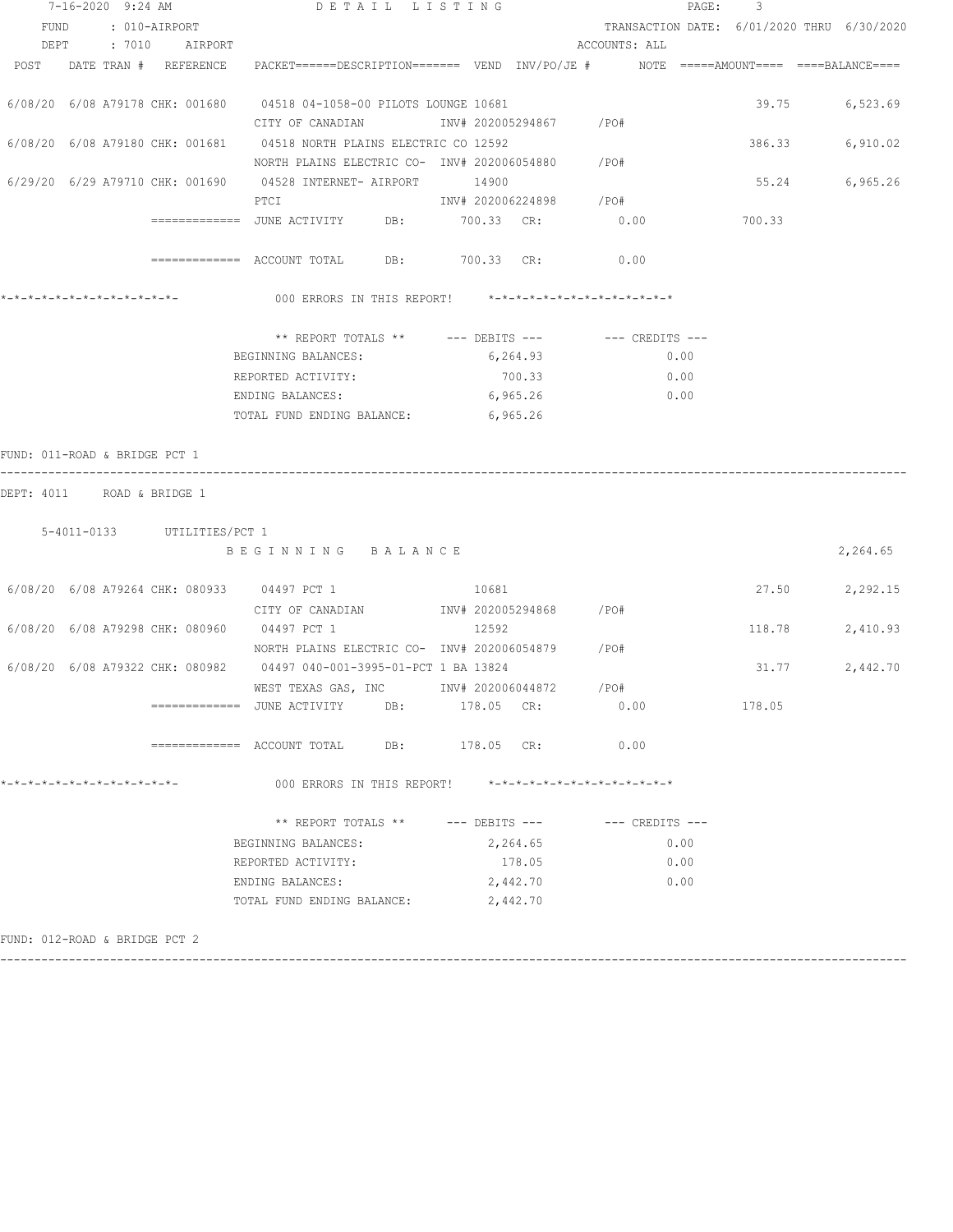| 7-16-2020 9:24 AM                                                                                               | DETAIL LISTING                                          |                                                      |          |                                            | PAGE: 4 |                |
|-----------------------------------------------------------------------------------------------------------------|---------------------------------------------------------|------------------------------------------------------|----------|--------------------------------------------|---------|----------------|
| FUND : 012-ROAD & BRIDGE PCT 2                                                                                  |                                                         |                                                      |          | TRANSACTION DATE: 6/01/2020 THRU 6/30/2020 |         |                |
| DEPT : 4012 ROAD & BRIDGE 2                                                                                     |                                                         |                                                      |          | ACCOUNTS: ALL                              |         |                |
| POST DATE TRAN # REFERENCE PACKET======DESCRIPTION======= VEND INV/PO/JE # NOTE =====AMOUNT==== ====BALANCE==== |                                                         |                                                      |          |                                            |         |                |
| DEPT: 4012 ROAD & BRIDGE 2                                                                                      |                                                         |                                                      |          |                                            |         |                |
|                                                                                                                 |                                                         |                                                      |          |                                            |         |                |
| 5-4012-0133 UTILITIES/PCT 2                                                                                     |                                                         |                                                      |          |                                            |         |                |
|                                                                                                                 | BEGINNING BALANCE                                       |                                                      |          |                                            |         | 3,279.87       |
| 6/08/20 6/08 A79298 CHK: 080960 04497 PCT 2 2 12592                                                             |                                                         |                                                      |          |                                            |         | 81.93 3,361.80 |
|                                                                                                                 | NORTH PLAINS ELECTRIC CO- INV# 202006054879 / PO#       |                                                      |          |                                            |         |                |
|                                                                                                                 |                                                         |                                                      |          |                                            |         |                |
|                                                                                                                 |                                                         |                                                      |          |                                            |         |                |
|                                                                                                                 | ============ ACCOUNT TOTAL DB: 81.93 CR: 0.00           |                                                      |          |                                            |         |                |
|                                                                                                                 |                                                         |                                                      |          |                                            |         |                |
|                                                                                                                 | ** REPORT TOTALS ** --- DEBITS --- -- -- CREDITS ---    |                                                      |          |                                            |         |                |
|                                                                                                                 | BEGINNING BALANCES:                                     |                                                      | 3,279.87 | 0.00                                       |         |                |
|                                                                                                                 | REPORTED ACTIVITY:                                      |                                                      | 81.93    | 0.00                                       |         |                |
|                                                                                                                 | ENDING BALANCES:                                        | 3,361.80                                             |          | 0.00                                       |         |                |
|                                                                                                                 | TOTAL FUND ENDING BALANCE: 3,361.80                     |                                                      |          |                                            |         |                |
| FUND: 013-ROAD & BRIDGE PCT 3                                                                                   |                                                         |                                                      |          |                                            |         |                |
| DEPT: 4013 ROAD & BRIDGE 3                                                                                      |                                                         |                                                      |          |                                            |         |                |
|                                                                                                                 |                                                         |                                                      |          |                                            |         |                |
| 5-4013-0133 UTILITIES/PCT 3                                                                                     |                                                         |                                                      |          |                                            |         |                |
|                                                                                                                 | BEGINNING BALANCE                                       |                                                      |          |                                            |         | 2,241.64       |
| 6/08/20 6/08 A79298 CHK: 080960 04497 PCT 3                                                                     |                                                         | 12592                                                |          |                                            |         | 94.37 2,336.01 |
|                                                                                                                 | NORTH PLAINS ELECTRIC CO- INV# 202006054879 / PO#       |                                                      |          |                                            |         |                |
|                                                                                                                 |                                                         |                                                      |          |                                            | 94.37   |                |
|                                                                                                                 |                                                         |                                                      |          |                                            |         |                |
|                                                                                                                 | ============ ACCOUNT TOTAL DB: 94.37 CR: 0.00           |                                                      |          |                                            |         |                |
| *-*-*-*-*-*-*-*-*-*-*-*-*-*-                                                                                    | 000 ERRORS IN THIS REPORT! *-*-*-*-*-*-*-*-*-*-*-*-*-*- |                                                      |          |                                            |         |                |
|                                                                                                                 |                                                         | ** REPORT TOTALS ** --- DEBITS --- -- -- CREDITS --- |          |                                            |         |                |
|                                                                                                                 | BEGINNING BALANCES:                                     |                                                      | 2,241.64 | 0.00                                       |         |                |
|                                                                                                                 | REPORTED ACTIVITY:                                      |                                                      | 94.37    | 0.00                                       |         |                |
|                                                                                                                 | ENDING BALANCES:                                        |                                                      | 2,336.01 | 0.00                                       |         |                |
|                                                                                                                 | TOTAL FUND ENDING BALANCE:                              | 2,336.01                                             |          |                                            |         |                |
| FUND: 014-ROAD & BRIDGE PCT 4                                                                                   |                                                         |                                                      |          |                                            |         |                |
| DEPT: 4014 ROAD & BRIDGE 4                                                                                      |                                                         |                                                      |          |                                            |         |                |
|                                                                                                                 |                                                         |                                                      |          |                                            |         |                |

5-4014-0133 UTILITIES/PCT 4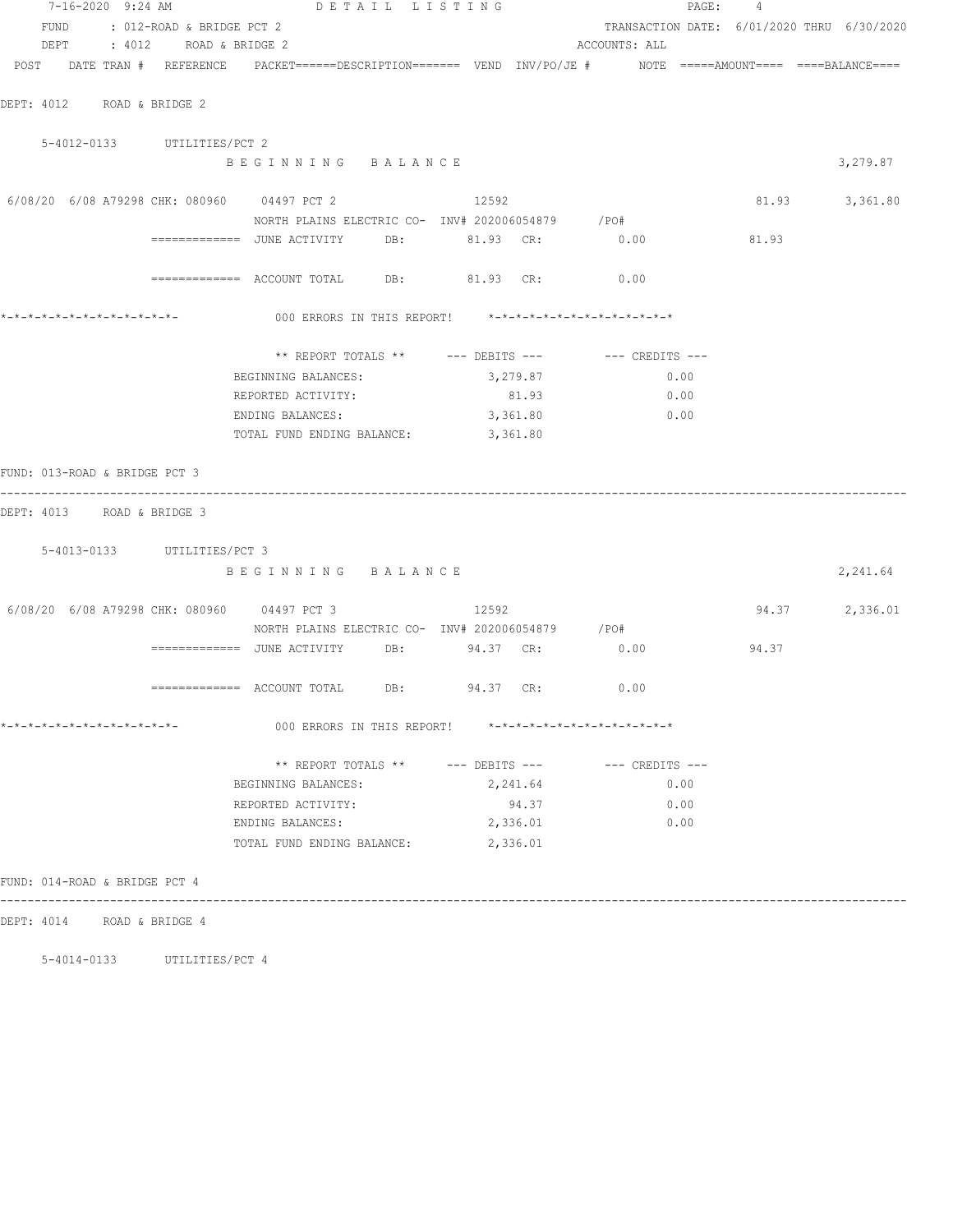|                     |  |                                | 7-16-2020 9:24 AM DETAIL LISTING                                                                               |          |          |                                            | PAGE: | -5              |          |
|---------------------|--|--------------------------------|----------------------------------------------------------------------------------------------------------------|----------|----------|--------------------------------------------|-------|-----------------|----------|
|                     |  | FUND : 014-ROAD & BRIDGE PCT 4 |                                                                                                                |          |          | TRANSACTION DATE: 6/01/2020 THRU 6/30/2020 |       |                 |          |
|                     |  | DEPT : 4014 ROAD & BRIDGE 4    |                                                                                                                |          |          | ACCOUNTS: ALL                              |       |                 |          |
|                     |  |                                | POST DATE TRAN # REFERENCE PACKET======DESCRIPTION======= VEND INV/PO/JE # NOTE =====AMOUNT==== ===BALANCE==== |          |          |                                            |       |                 |          |
|                     |  |                                |                                                                                                                |          |          |                                            |       |                 |          |
|                     |  |                                | BEGINNING BALANCE                                                                                              |          |          |                                            |       |                 | 4,818.24 |
|                     |  |                                |                                                                                                                |          |          |                                            |       |                 |          |
|                     |  |                                | 6/08/20 6/08 A79298 CHK: 080960 04497 PCT 4 12592                                                              |          |          |                                            |       | 205.45 5,023.69 |          |
|                     |  |                                | NORTH PLAINS ELECTRIC CO- INV# 202006054879 / PO#                                                              |          |          |                                            |       |                 |          |
|                     |  |                                | =============    JUNE  ACTIVITY          DB:               205.45     CR:                    0.00              |          |          |                                            |       | 205.45          |          |
|                     |  |                                |                                                                                                                |          |          |                                            |       |                 |          |
|                     |  |                                | ============ ACCOUNT TOTAL DB: 205.45 CR: 0.00                                                                 |          |          |                                            |       |                 |          |
|                     |  |                                |                                                                                                                |          |          |                                            |       |                 |          |
|                     |  |                                | 000 ERRORS IN THIS REPORT! *-*-*-*-*-*-*-*-*-*-*-*-*-                                                          |          |          |                                            |       |                 |          |
|                     |  |                                | ** REPORT TOTALS ** --- DEBITS --- -- CREDITS ---                                                              |          |          |                                            |       |                 |          |
|                     |  |                                | BEGINNING BALANCES:                                                                                            | 4,818.24 |          | 0.00                                       |       |                 |          |
|                     |  |                                |                                                                                                                |          |          |                                            |       |                 |          |
|                     |  |                                | REPORTED ACTIVITY:                                                                                             | 205.45   |          | 0.00                                       |       |                 |          |
|                     |  |                                | ENDING BALANCES:                                                                                               |          | 5,023.69 | 0.00                                       |       |                 |          |
|                     |  |                                | TOTAL FUND ENDING BALANCE:                                                                                     |          | 5,023.69 |                                            |       |                 |          |
|                     |  |                                |                                                                                                                |          |          |                                            |       |                 |          |
| FUND: 016-CEMETERY  |  |                                |                                                                                                                |          |          |                                            |       |                 |          |
|                     |  |                                |                                                                                                                |          |          |                                            |       |                 |          |
| DEPT: 7016 CEMETERY |  |                                |                                                                                                                |          |          |                                            |       |                 |          |
|                     |  |                                |                                                                                                                |          |          |                                            |       |                 |          |

 5-7016-0133 UTILITIES B E G I N N I N G B A L A N C E 0.00